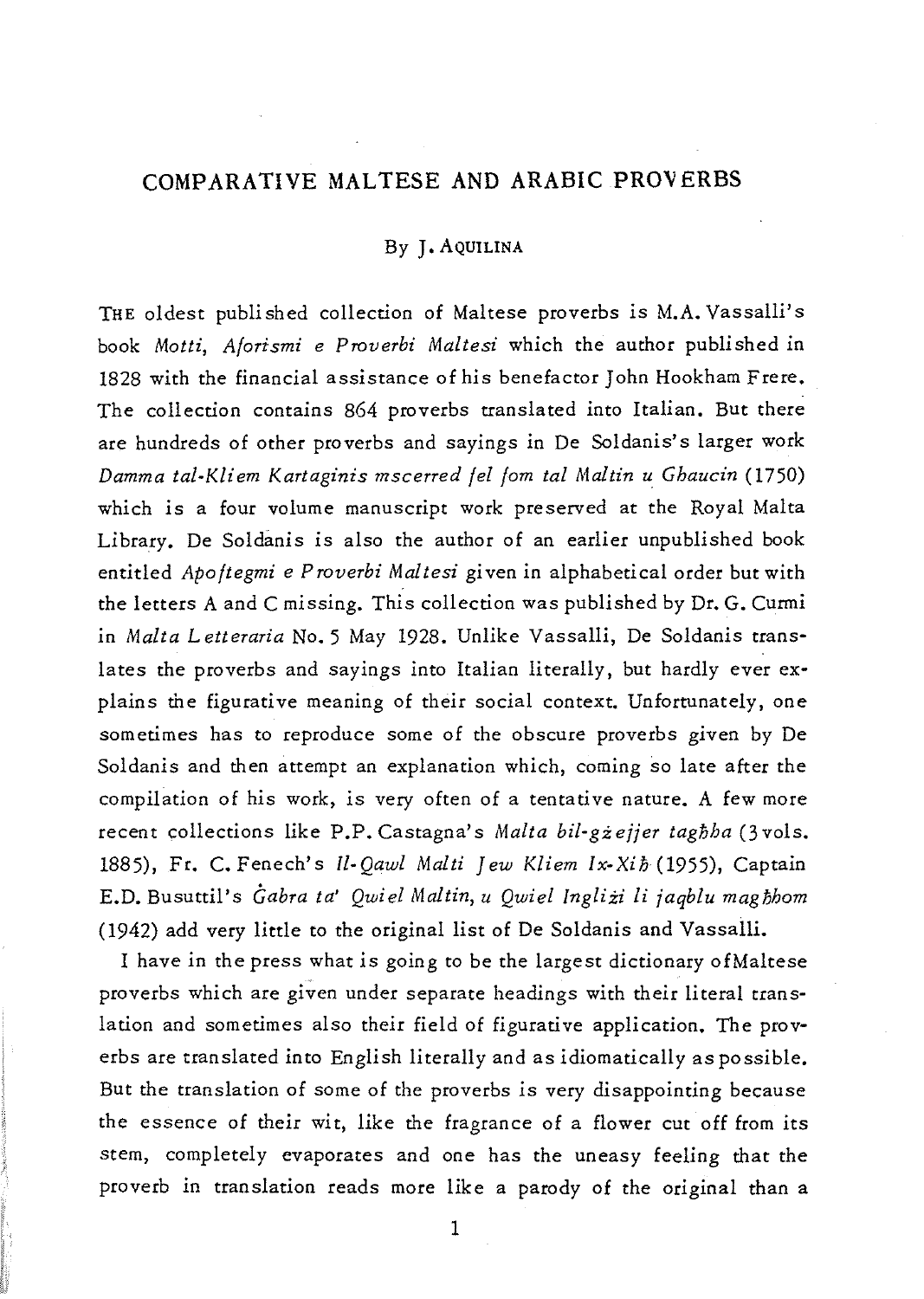fai thful reproduction. In separate sections and *in* smaller *print,* these proverbs are compared *with* as many proverbs *in* other languages as I could find. In some cases, I have given additional etymological notes on words of Romance or Semitic *origin* of philological interest. Of the whole collection of proverbs, comparatively very few are of Arabic *origin,* but the total *list* of correspondences *in* all the work *is* fairly impressive. Some of these proverbs are mixed *in* the sense that they may be Arabic and European at the same time, sometimes literally and sometimes approximately. Here arises the question as to the criteria that must be adopted to establish which is the *original* version. Comparatively only a small number of Maltese proverbs corresponds to Arabic ones because since 1090, when the Normans conquered Malta, the social context of our country moved in the direction of Sicily. Internal *Arabic linguistic in*fluence may have lasted for another 200 years after the Arab domination when Frederick II turned the Arabs out of the island to put an end to further conspiracies.

A proverb *is* the product of a form of communication which reproduces the social atmosphere of the times and the experiences of the people living in those times. Most proverbs, like old folk songs, contain a larger percentage of words of Semitic origin. A country's proverbs therefore can be described as the sum-total of the people's practical wisdom.

The longer post-Arabic period of European cultural and historical influences (1090-1967) accounts for the larger number of Maltese proverbs either of a general European origin in a very broad sense or of Romance origin in a narrower sense or completely local.

History helps us to understand what happened in the Maltese language. After the Arabs left the country, the Arab vocabulary which they left behind them began to serve social interests and ideas which reached our island from the European continent and especially through Sicily and later through Italy. The social impact of the European civilisation on the one-time Arabic-speaking island has been much profounder than the Arab domination.

The present Maltese linguistic heritage is a matter of single words, phrases and idioms which no longer form part of the Arabic civilisation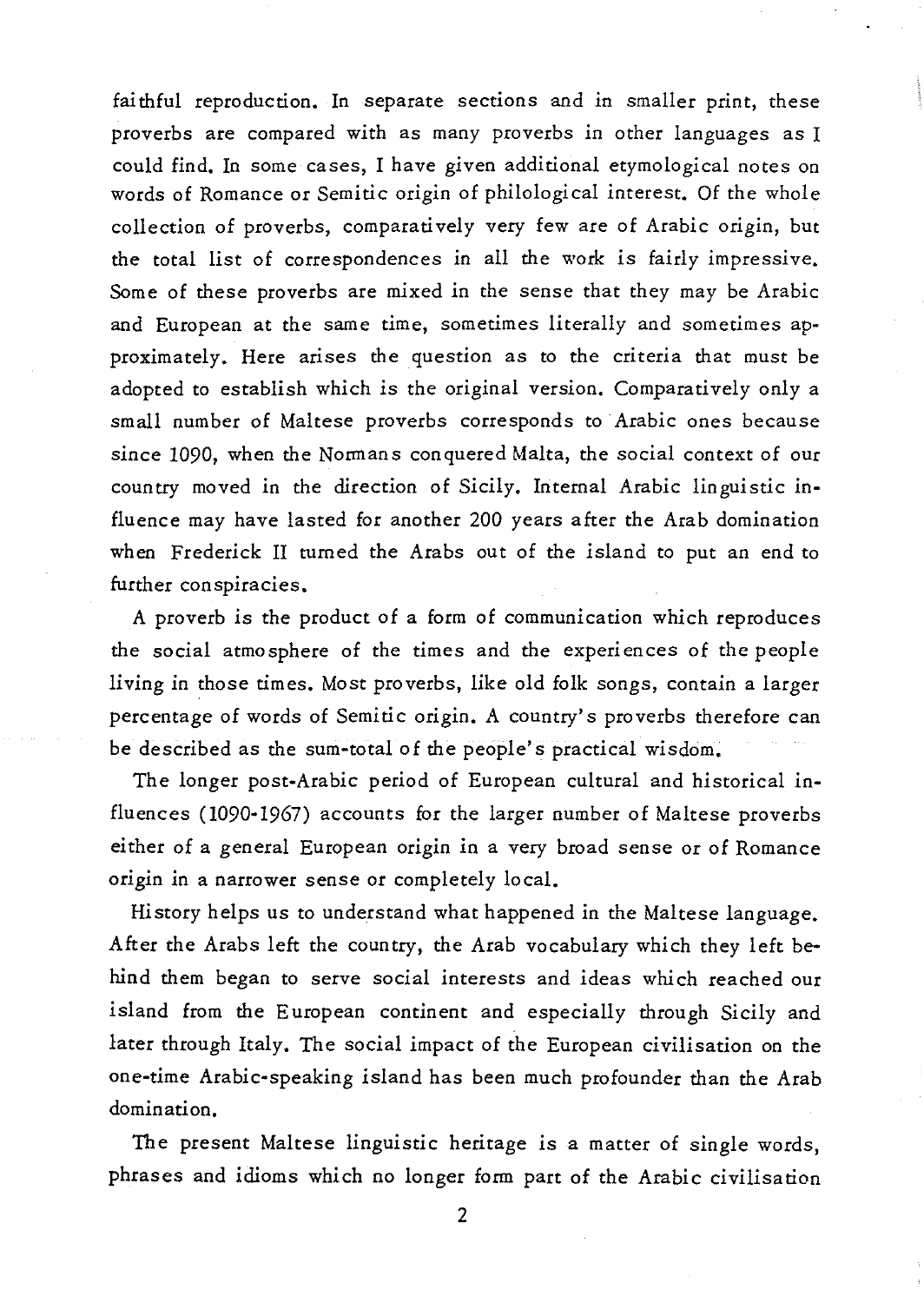which began in Malta and Gozo in the 9th century. Many Maltese proverbs, though couched in a completely Arabic vocabulary, are the translation of Italian, and generally Sicilian proverbs, many of which can be compared with those collected by the famous Sicilian parameologist Giuseppe P irre (1841-1916). Very interesting are those Maltese proverbs which correspond to Arabic ones but have also their literal correspondences in one or more European languages. I give two such examples. One is the Maltese proverb: *Min ma jibkix ma jerdax,* 'The baby that (lit. he who) does not cry will not be suckled', advice to those who want something but do not bother to ask for it either because they are careless or because they are shy. Feghali in his book of proverbs *Provetbes et Dictons Syro-Libanais*  (No. 907) gives the corresponding Arabic Proverb: kti:r en-naqq kti: r er-rđa: <a 'Plus un enfant pleure, plus il tette' [  $\zeta$ اندة This proverb does not occur in Sicilian and Italian from [كتيبر الرضاعة which we borrowed most of the Maltese non-Arabic proverbs, but it occurs in Spanish 'El que no allora no mama' and also in Turkish 'They do not give the bread to the infant that does not cry' recorded by Rev. E.]. Davis, M.A. on page 25 of his book *'Osmanli Proverbs and Quaint Sayings*  and by Rev. H. Jensen in his *A-Classical Collection of Tamil Proverbs* - No. 1947 (1897) 'A crying child will get milk'. Another interesting Maltese proverb is *Omm il-gija qatt ma taglili imm4 /anqas ti/rali* 'The mother of the coward neither grieves nor rejoices' to which corresponds the Arabic proverb (said of a *timid* person who avoids all risks of alllind even those worthwhile) ?umm al dzaba:ni la: tafrañu u la: tañzanu -corresponding to the Latin prov- [أمّ الجبان لا تفرح ولا تحزن] erb *Mater timidi neque laeta est neque tristis* (MEIDANI Vol. I p. 101 No. *300). In vituperanda timiditate adhibetur.* Scharaf-Aldin *In meo codice proverbium non legitur*. The Arabic proverb in its tum, at least part of it, corresponds to Latin *Mater timidi flaere non solet*, a literal, corresponding Turkish proverb being 'The mother of a timid son never weeps'.

I am now going to give a few more examples of Maltese-Arabic proverbs with the respective headings under which they will appear in my book *A Comparative Dictionary* 0/ *Maltese Proverbs.*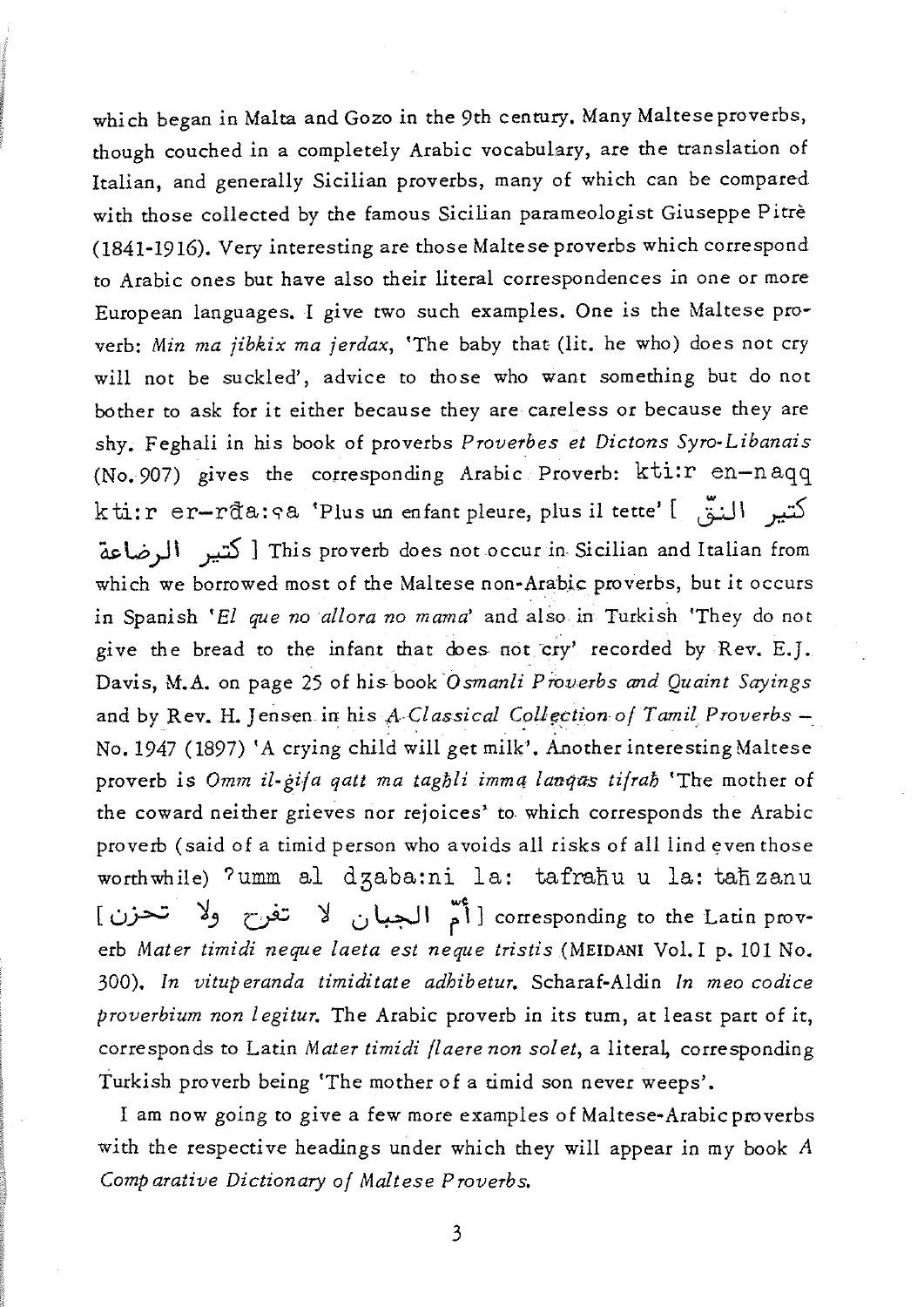Strangely enough of the 85 proverbs under the section 'God and Religion' there is only the Maltese proverb given by M.A. Vassalli (No. 819) which has its literal Arabic correspondent. This is *it-tigiega hija u tixrob*  tizzibajr'l Alla - ?eddedza: dza btifrab wibttallic saub rabba [~) *'-:'r:>* ~" '-:' ~ d.:;-- **'-:-** <sup>~</sup>\] '( Even) a hen after drinking raises its head upwards to its God' (FRAY No. 1601; FEGH No. 2904).

This is no more strange than the fact that, apart from the language which is certainly an Arabic heritage, there is no evidence of Arabic survi vals in. Malta. But in the proverbs dealing with *Craft and Evil* we find 4 Maltese proverbs which have Arabic approximate correspondences but none of which is exclusively Arabic. One of these four proverbs which seems of direct Arabic origin is: *Ibia' mill-fqir Ii jsir sinjur, u mill-qahba li tigbor I-unur,* 'Beware of the poor man that becomes rich, and of the whore that becomes respectable'. - alla:h ul mdgI: r min el-faqi: r u l-mitkabbir wilgani: ul mit-dzabbir [محير من] God (guard us against) keep us' [ الفقير المتكبَّر والغنبى المتجبَّر from a proud, destitute man, and a pompous, rich man' (FRAY No. 346); but there are several other European proverbs of approximately the same meaning and similar wording such as It. 'Dio ti guardi da villan *ifatto* e da cittadin disfatto'; 'Il villan nobilitato non conosce il parentado'; Rum. 'Beware of a new boyar (= nobleman) and an old beggar' (CHAMPION); Eng. 'No pride like that of an enriched beggar'.

Under the heading entitled *Hypocrisy and False Appearances* I included *Stahba (lnheba) u,ara sebghu (subghajh), imbaghad jidher kollu,* 'He hides behind his finger, then comes out into full view'. - byetxabba bexya:  $l$ esbsu [صبعو 'D'une personne qui sait toujours' إبيتخبّى بخيال اصبعوا se tirer d'affaire, qui a toujours une raison ou une excuse a donner (FEGH No. 106 and FRAY No. 1061). I know of no other European correspondences. I recorded the very common Maltese proverb *L-ewwel tidrobni (tferini) u mbag had iddewuini*, 'You first wound me, then you cure me' to which corresponds literally the Arabic proverb byedgrah webyerbot [~p." ~] 'U blesse et panse' i.e. 'C'est une personne qui se brouille avec un ami et immediatement se reconcilliee avec *lui,* ou *bien*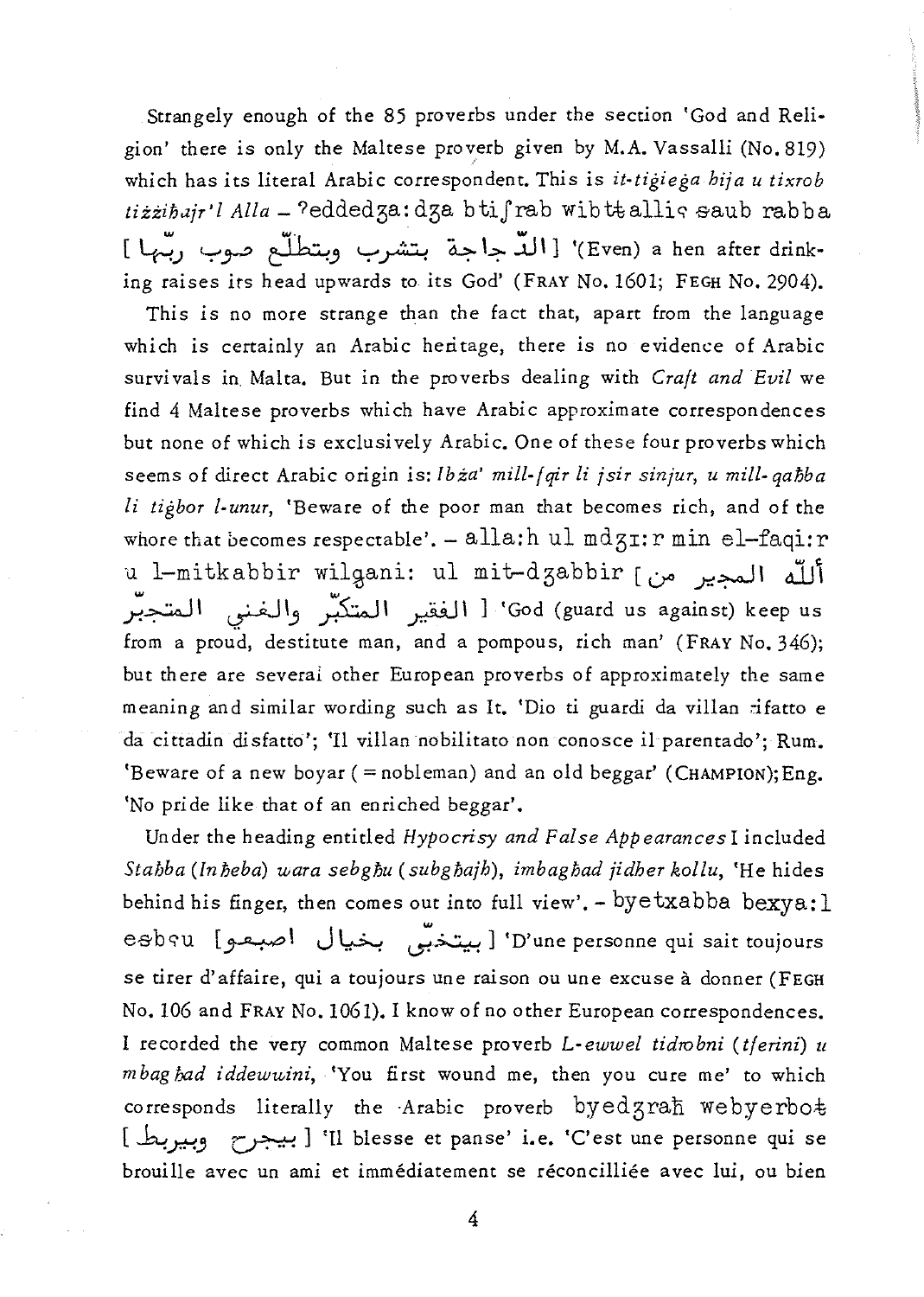devient tout de suite l'amie d'une autre personne, abandonnant la première amitie (FEGH No. 2284); 'll blesse et cure' (RASS No. 789). There are similar proverbs in several other European languages.

The Maltese proverb *ll-giddieb (gideb) ghomru qasir,* 'Liars (lies) are short-lived' corresponds to Ar.  $\text{sum } r \text{ a} \lambda$  ka $\delta \delta a : b \text{ q} a \text{ s} i : r$  [ . $\sigma$ ~ '-7' \ .35J \ ] 'The liar is short-lived' (BURCK No. 423). This proverb occurs in several European proverbs; but while Maltese and Arabic describe liars as short-lived, the European languages describe a lie as short-legged, though the English, not only say that 'A lie has no legs', but also that 'A lie never lives to be old'.

From now onwards to shorten the communication as much' as possible, I give only Maltese proverbs which one can definitely consider as of exclusively Arabic origin because there are no literal, or approximate, correspondences in Sicilian and other European languages.

# **RETRIBUTION**

*Min jobzoqlok f'wiccek tisthix tobzoqlu f'wiccu* 'Do not hesitate to spit in the face of him who spits in your face' - illi byibzuq bkaffak He who spits [ الَّى بيبزق بكفِّك ابزق بدقنه ] ubzuq bdaqnu? on your palm, spit on his beard' (FRAY No. 448).

*Min jitfjallat man-nufjfjala, it-tigieg tferkxu (tgerfxu),* 'He who gets himself mixed up with bran will be scratched by hens' - dyetsxallat ن يتخلط مع النخال ياكلوه ] mean-noxxa:l yakluh l-kla:b 'What is mixed with the bran will be eaten by the dogs' (Andjra) [الكلاب WEST. No. 387).

### TROUBLES

*Min jidhol bejn il-basla u qoxritha jibqa' b'rifjitha,* 'He who gets in between the onion and its skin carries its smell' -  $ya:da:xd$  bain el-q e fre wettu:me ya: fa:mem ri:ha maifma [ إيا داخل ] `Celui qui s'introduit' [بين القشرة والتومة يا شامم ريحة ميشومة entre l'écorce et l'ail, sentira une odeur désagréable' (FEGH No. 294; BURCK No.93; MElD Vol. lI, No. 369, p. 519; FRAY No. 550).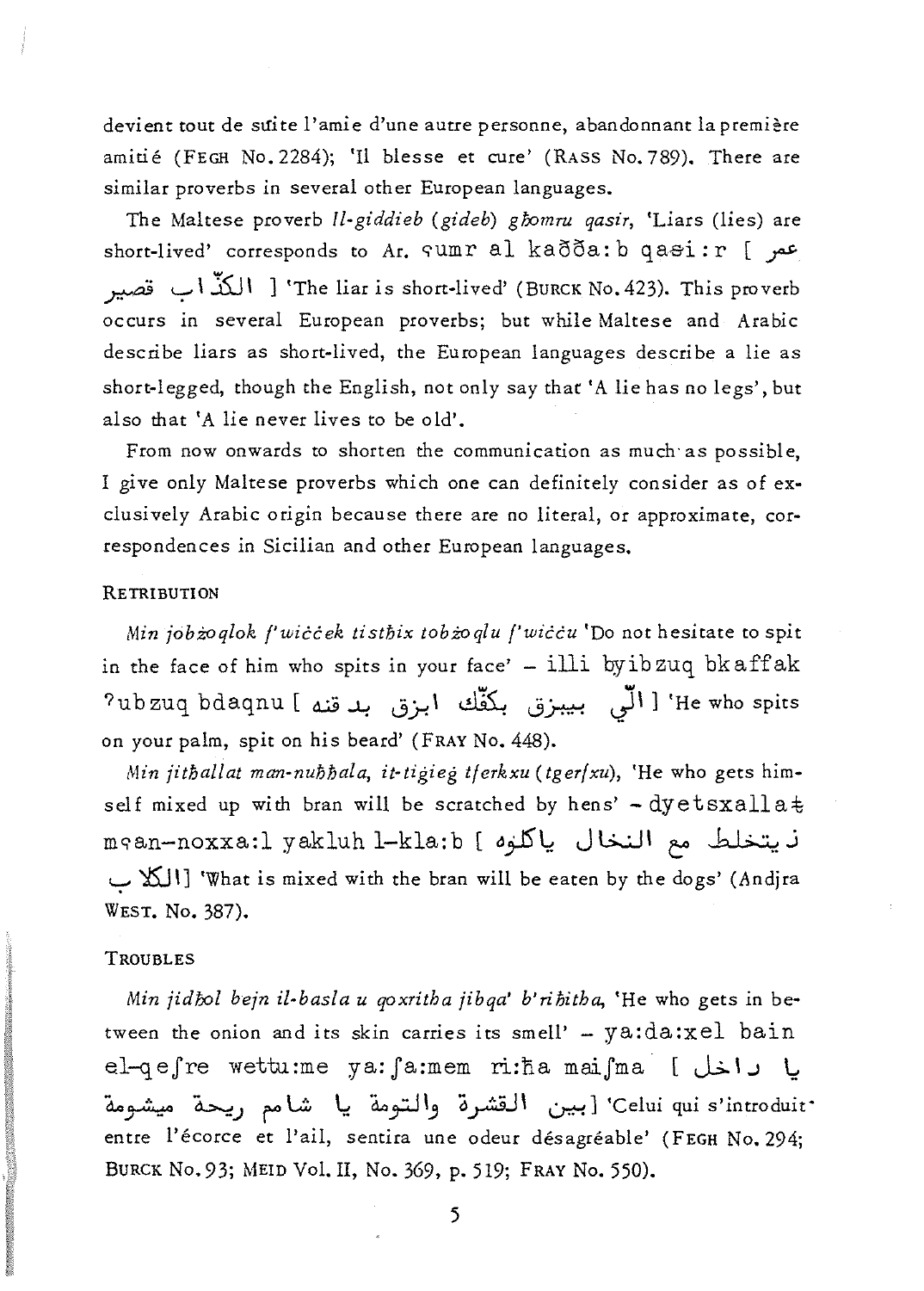*Il-borma fuq tlieta toqg fod*, 'The pot rests on three (a tripod)'  $-$  <sup>?</sup> eSS1: ba ma btu:qaf ?illa qa tla:ti(t)[ t ~\ u.;;~ \.0 ~\ d; 't; 1 'A tripod stands only on three legs' (FRAY No. 1938).

## SOCIAL POSITION

Li *jien kont amir, u int amir, kieku min isuq il-hmir?* 'Were I an Emir, and you an Emir, which one of us would drive the asses?  $-$  <sup>?</sup> en ta mi:rwanami:rJku:nisu:gel nmi:r? [r. **\.;\.,** *r....::.....;\*  ? ~ I 0~ 0~ 1 'Toi Emir et moi Emir (prince) lequel de nous conduirà les ânes?' (As No. 23) given also by FRAY No. 704; FEGH No. 1221 and MBCH No. 37.

### MAN AND WOMAN

L· *gliag uza alizen mix·xitan,* 'The old woman is shrewder (or worse) than the devil' - ladzu: za ktsar men  $\int -\int i \tan i$  led o \~\ 0'" 1 'An old woman *is* worse than the devil' (WEST No. 20).

Kull andar ghandu l-karfa tieghu, 'Every threshing floor has its chaff' --s-sa:ba ma tskun bla gerfa [~} ~ 0~ 1.0 ~La..l\ 1 'The heap of threshed corn *is* not without unthreshed ears' Andjra (WEST No. 248).

*Qabel ma tara* (or) *tikri d·dar, gliandek tistaqsi gliall.gar,* 'Before you rent a house inquire about the neighbour'. -  $s^2a$ :  $i$  an edz-dza: r qabl ed-da:r [ )اسأل عن الجار قبل الدار ] "qabl ed-da:r voisin avant (d'acheter) ta maison' (FEGH No. 1645). There are other Arabic variants.

## CHILDREN AND PARENTS

*Jl·borma taqlibha glial fommha, if·bint* (or *it·tifla) tixbah '1 ommha,* 'Turn the pot upside down over *its* mouth, the daughter takes after her mother' qlab el qdi:ra qala fmimatha te jbeh ?el·bent ummimetha En mettant ! قلب القديرة على فميمتها تشبه البنت امّيمتها ] la marmite sens dessus dessous, elle ne cesse pas d'être marmite; ainsi la fille ressemble à sa mère (As No. 253). There are other Arabic variants.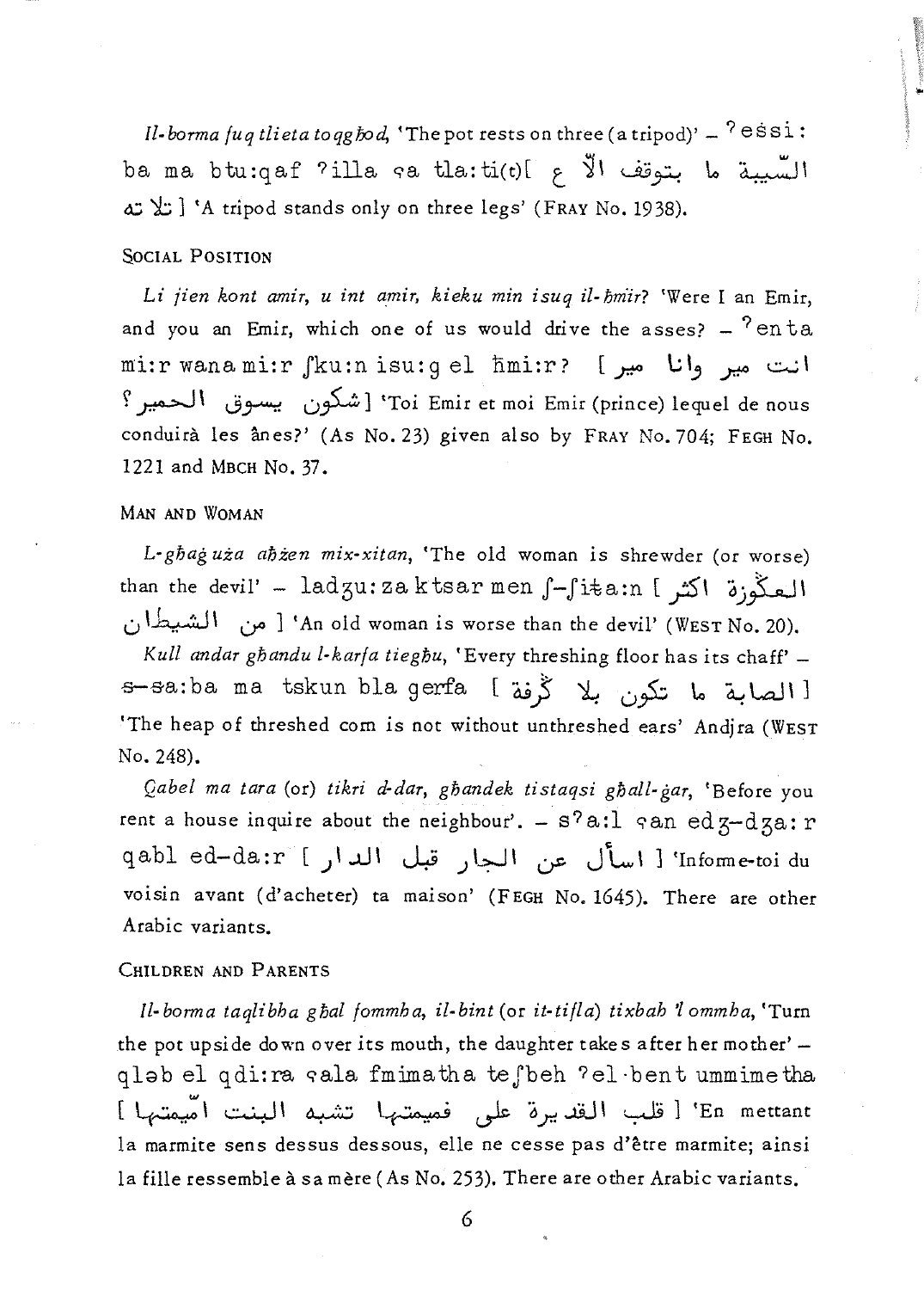L-omm basla, il-missier tewma, it-tifla kif tkun tfub? 'If the mother is an onion, and the father a garlic, how can the daughter smell good?' -?abu:h basal wa ?ummu tu:m wemnain baddaha tidzi ri:ht أبوه بصل وأمَّه توم، ومنين بدَّها تجي ريحة ] etti:bti His father is an onion; his mother is a garlic; (so) where 'is a garlic; (so) where does good fragrance come from?' (FRAY No. 58).

### LOVE, SEX AND MARRIAGE

Ghidli bin (bint) min int u nghidlek x'int, 'Tell me whose son (daughter) you are and I'll tell you what you are' - s?a:l ?an ?el-?emm qabl Renseigne-toi sur la اسال عن الأُمّ قبل أن تلمّ ] an tlemm mère avant de prendre la fille' (FEGH No. 1384).

Fejn thobb il-galb jimxu r-riglejn, 'Where the heart loves, there the legs walk' - 'el-'edgr ma betdebb ella matrañ ma bethebb Le pied ne va que là où" [ الاجر ما بتدبّ الاّ مطرح ما بتحب ] l'amour le guide' (FEGH No. 1279).

Apparently the Maltese have not inherited any of the feeling of jealousy with which the Arab male regards his woman. Of the 10 Maltese proverbs. referring to this lack of emotional balance there is not one which is of Arabic origin.

#### **NEIGHBOURS**

Bongornu, bonasira, la hadtli u langas hadtlek, 'Good morning, good evening; I have taken nothing from you and you have taken nothing from me'. - saba:h 'el-xe:r ya dza:ri enti biha:lak wa'ana [صباح الخير يا جاري انت بحالك وانا بحالي ] bih a:li 'Bonjour, voisin! reste chez toi, je resterai chez moi' (LAND No. LII).

Hares tajjeb 'il darek u la thallilx 'il garek, 'Guard your house carefully and don't tempt your neighbour to steal' - fudd ed-da:r uthe شد الدار واطح الجار) edzdza:r sandek yastek enna:r Close the house and send away the neighbour, [ عند ك يعطيك النار lest he give you fire' (WEST No. 1106); sakkir ba:bak ula tithim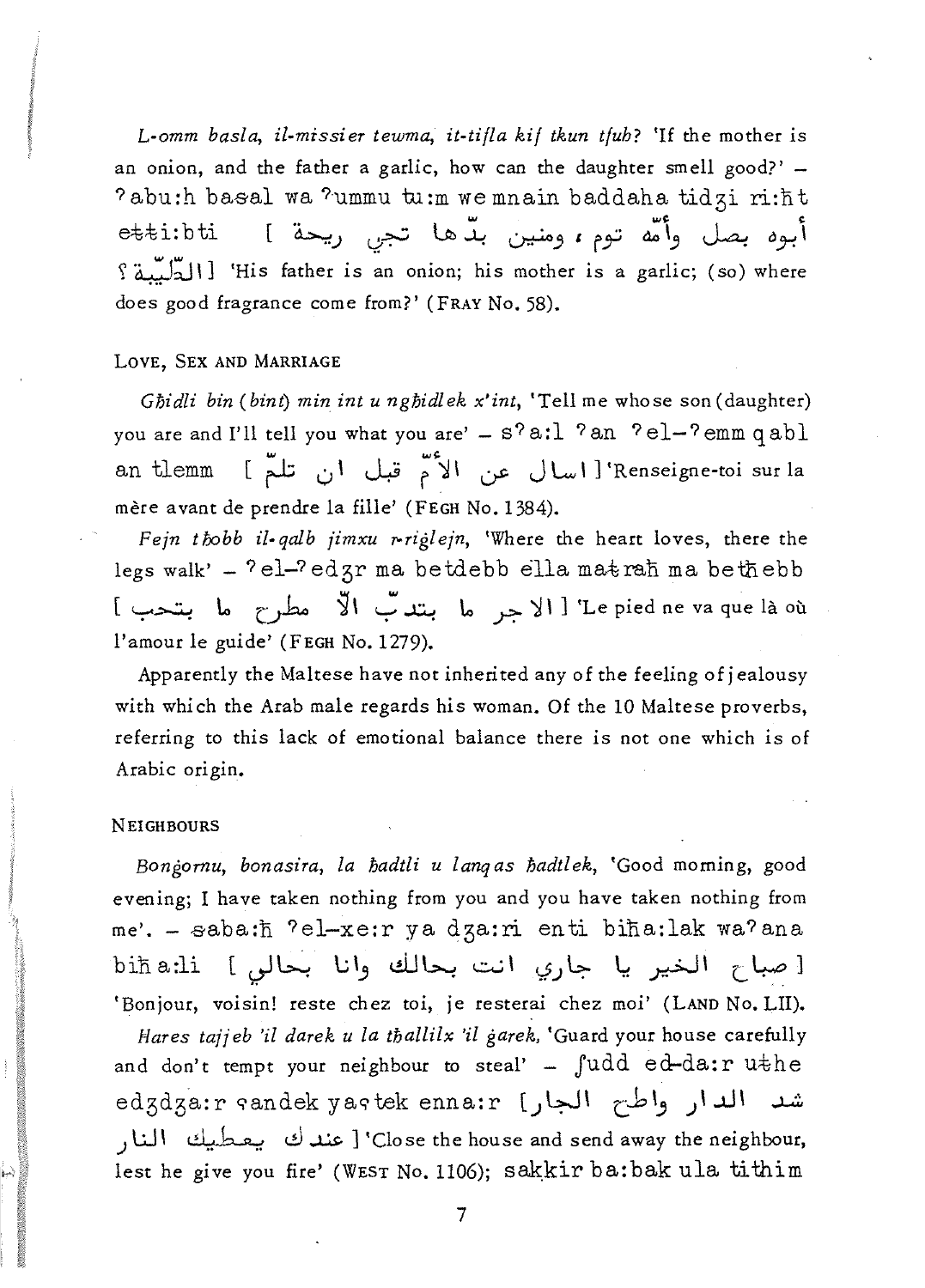d3a : rak ( t!l) 4- ~ ~3 ~ ~ ~) 'Lock your door rather than accuse your neighbour' (FRAY No. 1908; FEGH No. 1646; MBCH No. 965).

#### HABITS

*/l-ghada li titrabba fiha, il-kefen biss inehhiha,* 'Only the shroud will take away the habits in which you have been brought up' -  $x$ asel t el-baden ma bigaiyera gair el-kafen [ من ما ~ \ *y::i:-* \~) 'Nos habitudes ne nous quittent qu'au cercueil' (FEGH No. 544).

### **CHARACTER**

*Minn bassa joghxa u min fiswa jmut,* 'A fart makes him faint and break of wind kills him' - mn el-faswæ byeg fa mn-eddarta bimu:t Une vesse le fait<sup>)</sup> [من الفسوة بيفشى من الضرطة بيموت] s'évanouir, un pet le fait mourir!' Cette expression triviale est passée en proverbe; e1le est employee vulgairement pour designer quelqu'un *qui* est sans énergie, faible de caractère, sans courage et sans force de caractère (FEGH No. 485).

### SELF-INTERE ST

*Ahjar fwiedi minn uliedi,* 'Better my liver than my children' Ahjar fwiedi minn uliedu, E meglio il fegato che *i* figli *suoi.* - fwa: di wa 1 a ?aw la: di (t,? J ~3 \ ~3 Y J \~ ) 'Mes entrailles plutot que mes enfants'. Se dit de l'amour que la mère a pour ses enfants; elle préfère mourir a leur place' (MBCH No. 1336).

*Merhba bih meta gie, meta ma giex Alla hennieh,* 'When he came he was welcomed, and when he did not come, God cheered him' - marhba be lli dza u dza:b wu lli dza u ma dza:b macalih u dza:b, [مرحباً بالي جا وجاب والي جا وما جاب ما عليه جواب] 'Welcome to him who comes and brings (something), and he who comes and does not bring (anything) gets no answer (WEST No. 1121).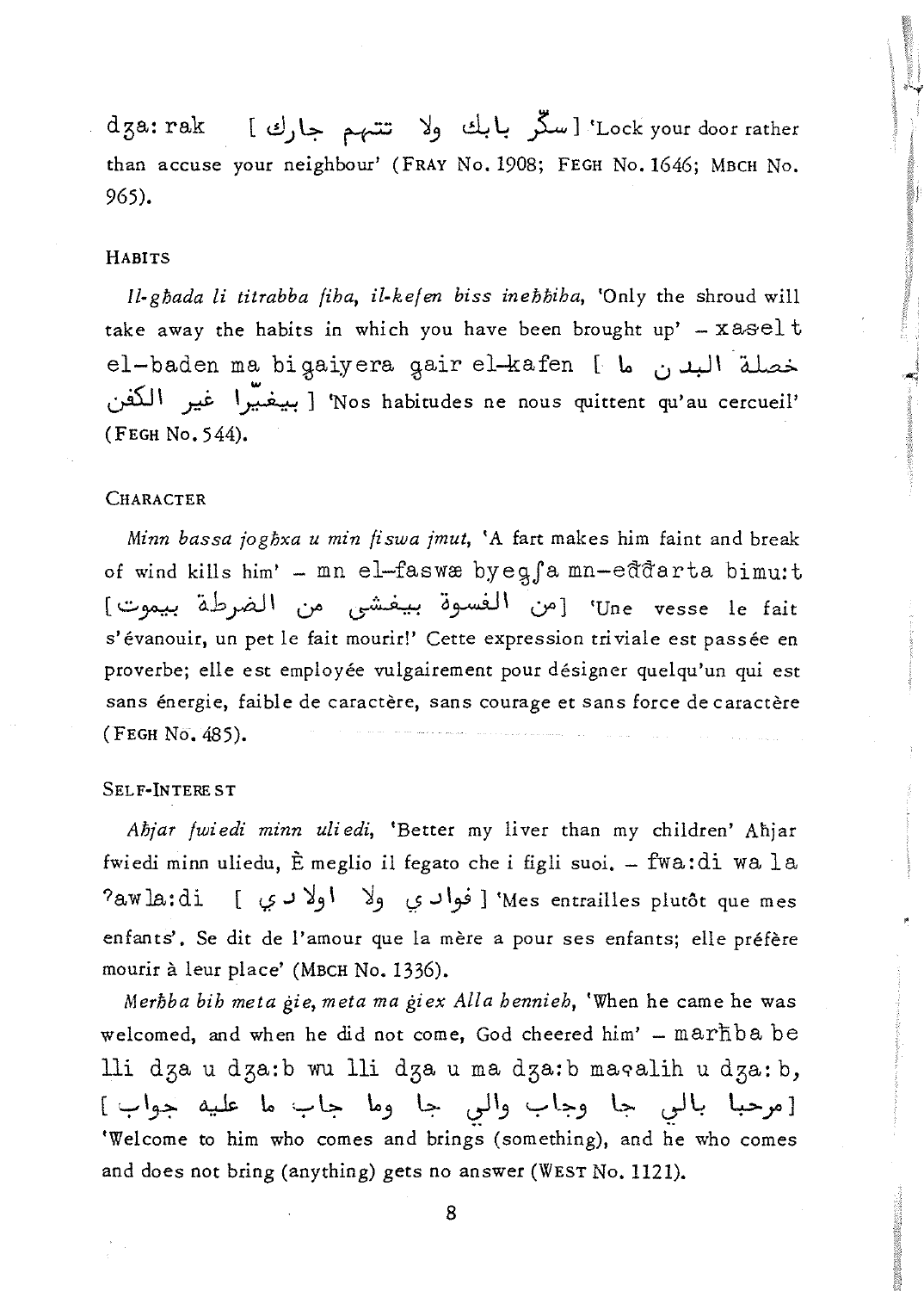#### GRATITUDE AND INGRATITUDE

*Abjar habib mal-kelb inkella ma' sidu*, 'Better (be) the friend of a dog than of his master' - ?usmal magru:f mag kalb wela tasmlu ma ?ibna:dam [ اعمل معروف مع كلب ولا تعمله مع ابن ]  $\mathcal{T}$  ) 'Do good to a dog rather than to a man' (FRAY No. 254).

*Min jiebu 'I ommna jsir gbammna,* 'He who marries our mother becomes our uncle (step-father)' - ? aiyamen ? exed ? emme bq ellu ya qamme [~;h! ';1 ..i>.1 G"" LI 1 'Quiconque prendra ma mère, je l'appellerai oncle ( = beau-père) (FEGH No. 932; RASS No. 873).

# V ANITY AND SELF-CONCEIT

*Kulbadd ferban (jifrab) bl-gbarusa tiegbu,* 'Every one feels pleased (happy) with his own bride' - kellemen biganni qa dzama: 1 nebba:btu (a laila) [ التو عا جمال حبّابتو ] ( a ~ ~) 1 'Chacun chante les beautes de sa belle (de ~a Laila)'. Ce proverbe veut dire que chacun se laisse conduire par ime passion ou un plaisir qui l'absorbe tout entier. Cf. 'A chaque fou sa marotte' (FEGH No. 1334).

## GLUTTONY AND GREED

*Min jibża' ghall-ikel tal-qattusa jeklub il-grieden*, 'He who grudges the cat's food will be eaten by rats' - allaði yatha:raf qala qafa el-qitt taqkalu el-fa:r ða:ni:h [ يتحارف على عشا Celui qui veut faire des éspargnes sur le' [ القط تأكل الفار نـانيه souper de son chat, aura ses deux oreilles mangées par les rats' (MEIB p.30).

*lz.iejjed bban-nieqes* (or *bu n-nieqes),* 'Too much is like (or, is the brother of) too little' - ? ez-za:yed xai en-na:qes [ص الزايد خيّ tJi3 UI 1 'Le trop est le frere du moindre' (FEGH No. 271).

#### WORK, DILIGENCE AND IDLENESS

*Dak* li *ma jfx;bbx jabdem ma' [-lnsara jkollu jaqa' jabdem ma' Z-lZsiera,*  'He who does not like to work with Christians will have to work with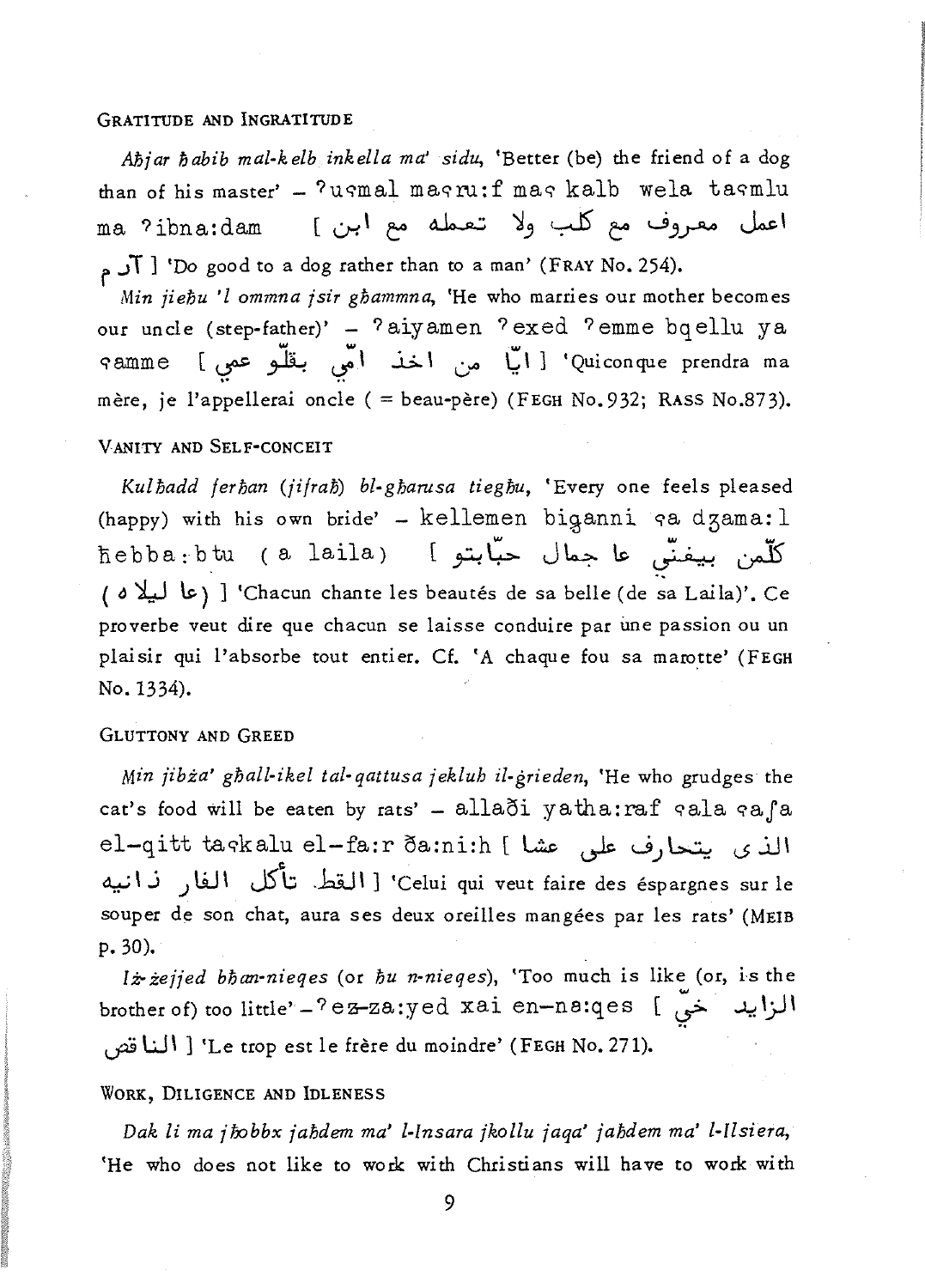slaves' - el-xadma mga n-nsa:ra wa la l-gla:s xsa:ra [ الخدل To work with Christians is' [مة مع النصارى ولا الكُّلاس خسا,ة better than to lose (time) by sitting idle' (WEST No. 587).

 $\lambda$ 

Abdem ghal babba u ghodd mal-battal, 'Work even for a grain (one twelfth of a penny), then count (your earnings) with the idle' -  $?$ iftigil bdzedi:d(bba:ra · bmi riya, · bfils, · bqatea) woxa:sib al batta:1 [ اشتغل بجديد وحاسب البطَّال al batta:1 un liard et donne-toi de garde du désoevré' (LAND No. XII).

### SLOTH AND LAZINESS

Bi nhar jigri (or jiggerrew) fuq il-bjut u bil-lejl jahraq (jaharqu) iz-zjut, 'During the day he runs (or they run) about on the roofs; and during the night he burns (they burn) the oil' - zei ?ula:d z-zfu:ts bel-li:l iharqu z-ziut u n-nha:r iqabtu l-qnu: ts  $\begin{bmatrix} 0 & 1 \\ 0 & 1 \end{bmatrix}$ It is' [ الزفوت بالليل يحرقوا الزيوت والنهار يقبضوا القنوت the manner of scamps (lit. 'sons of pitch') to burn oil-lamps at night and to seize comers at day, (to sleep in)' (WEST No. 642).

# MONEY AND WEALTH

Il-bahar tgassmu jsir ghadajjar, 'If you divide the sea, it will become pools' - qassam el-bahr sawa:qi: tatallab ma tala:qi: Divisez la mer en rigoles, [ قسم البحر سواقى تطلب ما تلاقى ] cherchez-les, il n'y a plus rien'. (MEIB p. 102).

Bla flus la tghannaq u langas tbus, 'Without money one can neither embrace nor kiss' - li ma sandu flu:s ma iderras ma ibu:s He who has no money' [ الى ما عنده فلوس ما يذرع ما يبوس] can neither embrace nor kiss' (WEST No. 880); illi ma candu flu:s mayasannaq mayabu:s [ الى ما عنده فلوس ما يعنّق ما באפיט 'Celui qui n'a pas d'argent n'étreint ni embrasse' (MBCH No. 281).

#### POVERTY AND THRIFT

Kulhadd jidfen 'l ommu kif jista', 'Every one buries his mother as best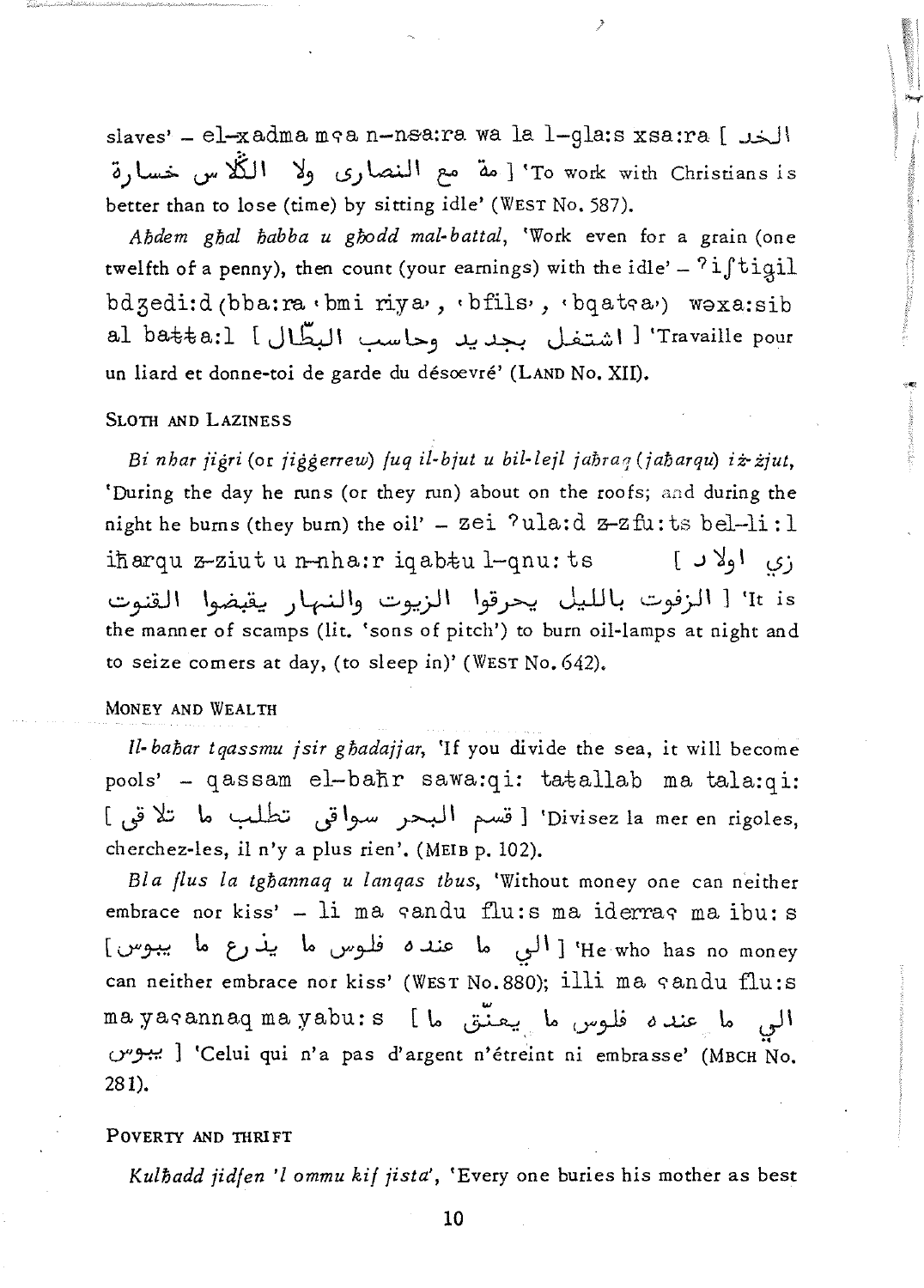he can' - küll waned jedfen yimma:h ki:f ihebb [ ماحد ] Everyone buries his mother as he likes' [ يدفن بحمه كيف بحب (WEST No. 1388).

*Abjini llum u oqtolni gbada,* 'Help me (lit. give me life) today, kill me tomorrow' - ?aħyini el-yaum we uq tulni gadda[ مينى اليوم <sup>I</sup>~ ~ 1-,] 'Fais-moi vivre aujourd'hui et tu pourras me tuer d~main' (MBCH No. 21).

# SOUANDERING, WASTE AND BANKRUPTCY

*Min ghandu l-bżar* (*żejje d*) *iroxxu fuq il-kromb*, 'He who has got manure (to spare) let him spread it on the turnips'.  $-$  elli quwa zagafranu yaqamlu faqla:l [J J اللَّى قوى زعفرانو يعملو فاغلال ] yaqamlu faqla:l dispose de beaucoup de safran, n'a qu'à en assaisonner même les escargots' (As. No. 46); hal cendu bha:r bireffcal-qerrayis Qui a du poivre, en saupoudre) (هالعند وبيهار بيرشّ عالقتّيم) les orties'; 'Il faut être riche et prodigue pour jeter du poivre aux orties; elli qendu bha:r bireS *S* qal nebbaize () ~ -,....I.,&. JI <sup>6</sup>~ \.s:. .; p. ] 'Qui a du poi vre, en saupoudre la mauve' (FEGH 'N o. 1120); li andu zaqfra:n yaqmlu faqla:l [ الى عنده الزعفران J 'i;\ ".j ~) 'He who has saffron (which is expensive) spices snails with *it'* (WEST No. 857, MBCH No. 235).

### TRADE AND BUSINESS

*Rbis u m' erbsu dan il-labam: iida la meraq u la xaliam,* 'This meat is so cheap it could not be cheaper, but it contains neither gravy nor fat' men estarxes el-lahm send el-maraq yendem [  $\sim$  0" **0"** Qui choisit viande à bon marché, aura [ اللّحم عند المرق يندم mauvais bouillon' (FEGH No. 2442).

*ll-/urnar Iiobia islifhielu, gliax jekk ma jaglitihilekx, teliodbielu,* 'Lend a loaf to a baker, because if he does not give *it* back to you, you can take it back from him' -  $?$  aqti xub zak lil xabba: z ulau  $?$  akal nusça [ محمد ) نصّه ) 'Give your dough (lit. bread) to a baker though he may eat half or *it'.* Let experts or profes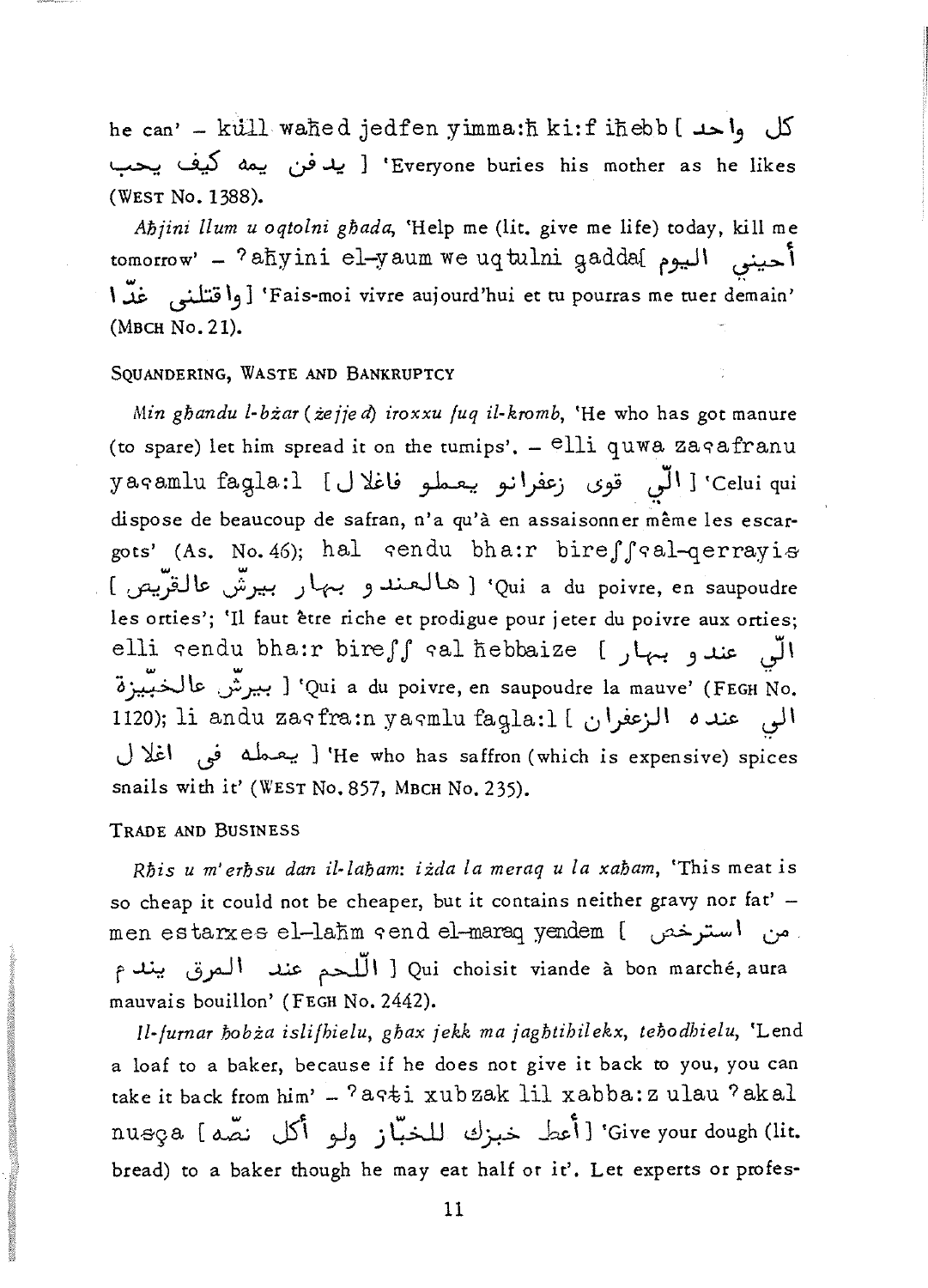sionals do things for you, however expensive they; may be. In the long run, it is more advantageous. (FRAY No. 243; MBCH No. 151).

#### PRACTICAL WISDOM AND FORESIGHT

*Iftab biebek u ftabar jew aghlqu u nsatar*, 'Open the door and show off or shut it and hide yourself' -  $?$ iftah ba:bak wiftixir yamma sakkir ba:bak winsitir [~~ }-- **t:'.: pI)** ~~ C~I ;;..-:. '-' ] 'Either open your door and live gloriously, or else shut it and live gloriously, or else shut it and hide yourself inside' (FRAY No. 266). *Saqsi /-imgarrab mhux lit-tabib* (or *lill-gbarej),* 'Ask the man of experience and not the doctor' - sa:l l-mdzarrab la tsa:  $t$ -tabib [ '-:-':HJ:J I J L..:; ':J ~ ~ I J-w] 'Ask the experienced one, don't ask the doctor (meaning that she knows what she is talking about' (WEST No. 14, MBCH No. 967).

## ABBREVIATIONS

| <b>AS</b>       | Si Ahmed Abihi, Proverbes Inédits (n.d.).                                                                                         |
|-----------------|-----------------------------------------------------------------------------------------------------------------------------------|
| <b>BURCK</b>    | John Lewis Burckhardt, Arabic Proverbs or the Manners<br>and Customs of the modern Egyptians. Second édit.,<br>London, MDCCCLXXV. |
| <b>CHAMPION</b> | Selwyn Gurney Champion, Racial Proverbs, (London, 1950).                                                                          |
| FEGH            | Monseigneur Michel Feghali, Proverbes et Dictons Syro-<br>Libanais, Paris (1938).                                                 |
| FRAY            | Anis Frayha, Modern Lebanese Proverbs, (1953).                                                                                    |
| LAND            | Carlo Landberg, Proverbes et Dictons de la Province de<br>Syrie Section de Saydâ (Leide/Paris, 1883).                             |